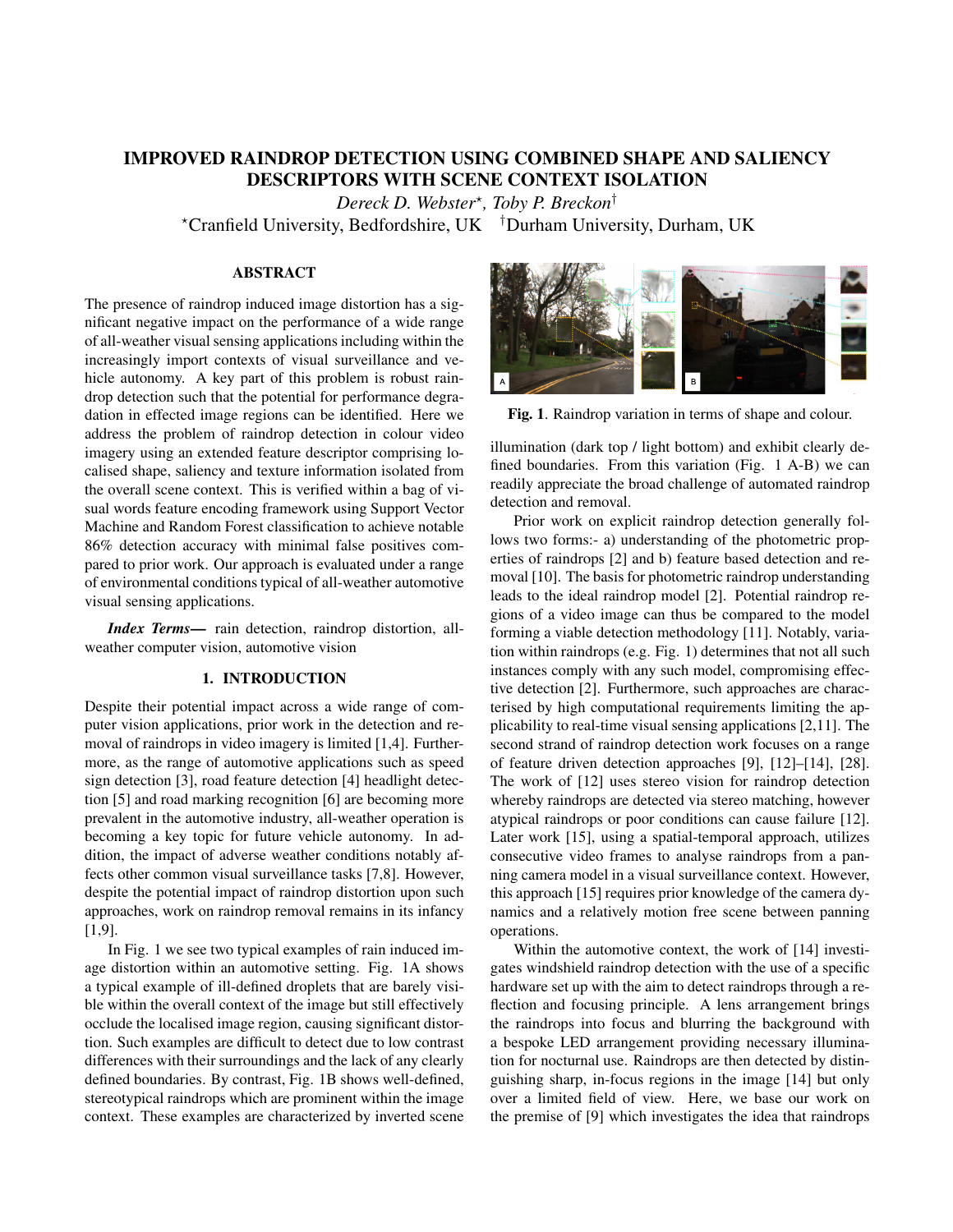are salient regions in the field of view and puts forward an adapted saliency map for detecting these regions within the *XYZ* colour space [16]. A multi scale approach derives colour and texture saliency feature maps over all three colour channels (for first stage candidate detection). These are combined with rudimentary shape information from a basic Hough circle transform [19,9] as an input to Support Vector Machine (SVM) [9] classification (for second stage verification). Although [9] produces strong detection results (precision / recall  $= 0.79 / 0.76$ , outperforming [2, 28] ) it has been found to suffer from notably high false positives within this study (see - Table 2). In general, prior work in this domain is limited by its computational efficiency [2,11], sensing configuration [14] and/or overall detection accuracy [9,10, 12-15]. In this work, we consider a novel extension to the second stage of raindrop verification, that combines both the additional use of shape descriptors [21] and the isolation of raindrop features from the surrounding the scene context. This is shown, via a bag of visual words feature encoding, for both support vector machine (SVM) and random forests (RF) classification to comparatively outperform the current state of the art [2, 9, 28].

#### 2. RAINDROP FEATURES

We extend the feature formulation of [9] to consider additional shape features from the candidate raindrop regions in addition to the isolation of colour and texture saliency features from the scene context. This will result in a stronger shape prior and reduced contextual bias within the subsequent raindrop classification model (Section 3).

#### 2.1. Colour and Texture Saliency Features

Following the approach of [9], we construct saliency features based on a *XYZ* colour space transform of the original image (shown to improve raindrop discrimination in [13]). This results in three, single channel images which are passed through a multi-scale Gaussian pyramid [22], where the nth scale corresponds to sub-sampling by a factor of  $2n$  for five scales,  $n = \{0..4\}$ . Intensity saliency maps, I, are then created for each *XYZ* colour channel by first detecting local intensity differences (i.e. Difference of Gaussian (DoG), contrast saliency) between the fine and coarser scale images. The DoG, denoted  $\ominus$ , are computed by simple pixel-to-pixel subtraction, between scales  $c \in \{0, 1, 2\}$ , and corresponding pixels from scales,  $s = c + d$  (for  $d \in \{2, 3, 4\}$ ,  $s \le 4$ ), after prior interpolation of the coarser resolution of scale s to the higher image dimensions of scale c. For each of the three *XYZ* colour channels we compute these differences as a set of maps for six different pairs of  $(c, s)$  values,  $\{I(0, 2), I(0, 3), I(0, 4),$  $I(1,3), I(1,4), I(2,4)$  for  $c \in \{0,1,2\}$  and  $s = c + d$ with  $d \in \{2, 3, 4\}$ ,  $s \leq 4$  such that  $I(c, s) = ||c \ominus s||$ . Subsequently, we obtain a global intensity saliency map,  $\overline{I}$ , as the summation of all six saliency maps, over all three XYZ colour channels,  $i \in \{X, Y, Z\}$ , as follows:

$$
\hat{I} = \sum_{i}^{i \in \{X, Y, Z\}} \sum_{c=0}^{2} \sum_{s=c+d}^{s \le 4} I_i(c, s) : d \in \{2, 3, 4\} \quad (1)
$$

Separate texture saliency maps,  $T$ , are created following the same methodology but using a multi-scale pyramid constructed using a Laplacian of Gaussian (LoG) filter [18] over five scales (*n*th scale: sub-sampling by 2*n*,  $n = \{0..4\}$  as above). Here cross-scale summation, denoted ⊕, is computed to accumulate the LoG filter response of each pixel, for scales  $c \in \{0, 1, 2\}$ , and corresponding pixels from scales,  $s = c+d$ (for  $d \in \{2, 3, 4\}$ ,  $s \le 4$ ), with interpolation as before. Again a set of maps for six different pairs of  $(c, s)$  values,  $\{T(0, 2),$  $T(0, 3)$ ,  $T(0, 4)$ ,  $T(1, 3)$ ,  $T(1, 4)$ ,  $T(2, 4)$ , are computed such that  $T(c, s) = ||c \oplus s||$ . We similarly obtain a global texture saliency map,  $\hat{T}$ , from these texture maps over all colour channels,  $i \in \{X, Y, Z\}$ , as follows:

$$
\hat{T} = \sum_{i}^{i \in \{X, Y, Z\}} \sum_{c=0}^{2} \sum_{s=c+d}^{s \le 4} T_i(c, s) : d \in \{2, 3, 4\} \tag{2}
$$

This results in a set of 18 intensity saliency maps,  $I_i$  (from  $6 (c, s)$  scale pairings over three XYZ colour channels), and similarly 18 texture saliency maps,  $T_i$ , over the same. Each image pixel can now be represented by a 36-dimensional  $\{\{I\},\{T\}\}\$  feature vector over which a k-means clustering [24] is used to construct a code word vocabulary for subsequent feature encoding of candidate raindrop regions via vector quantization (i.e. standard bag of visual words feature histogram encoding in dimensionality  $k$  [25]). The overall image can now be spatially represented by global saliency maps,  $\hat{I}$  and  $\hat{T}$ .

### *2.1.1. Raindrop Candidates*

Candidate raindrop regions are initially detected based on a weighted combination of these global saliency maps,  $\hat{I}$  (Eqn. 1) and  $\hat{T}$  (Eqn. 2), combined with an additional measure of shape saliency,  $\hat{S}$ , provided as the summed Hough circle detection accumulator maps [23] for circles of radii,  $r =$  $\{2..7\}$ , following [9]. These form a global image saliency map,  $S_{map}$ , across all three saliency modalities (DoG intensity, LoG texture and Hough shape) as  $S_{map} = \alpha \hat{I} + \beta \hat{T} + \gamma \hat{S}$ (where  $\alpha = 0.2232$ ,  $\beta = 0.3157$  and  $\gamma = 0.4611$  following from the Ada-boost optimization of [9]). This saliency map,  $S_{map}$ , is subsequently thresholded for combined saliency exceeding  $\tau_s$  and morphologically refined following [9]. As illustrated in Fig. 2, this results in the derivation of a global image saliency map,  $S_{map}$  (Fig. 2B), from a given example image (Fig. 2A) from which, via thresholding (Fig. 2C), we arrive at a bounded set of salient regions as candidate raindrops (i.e. first stage candidate detection - Fig. 2D). This set of candidate raindrops (e.g. Fig. 2D) typically contains a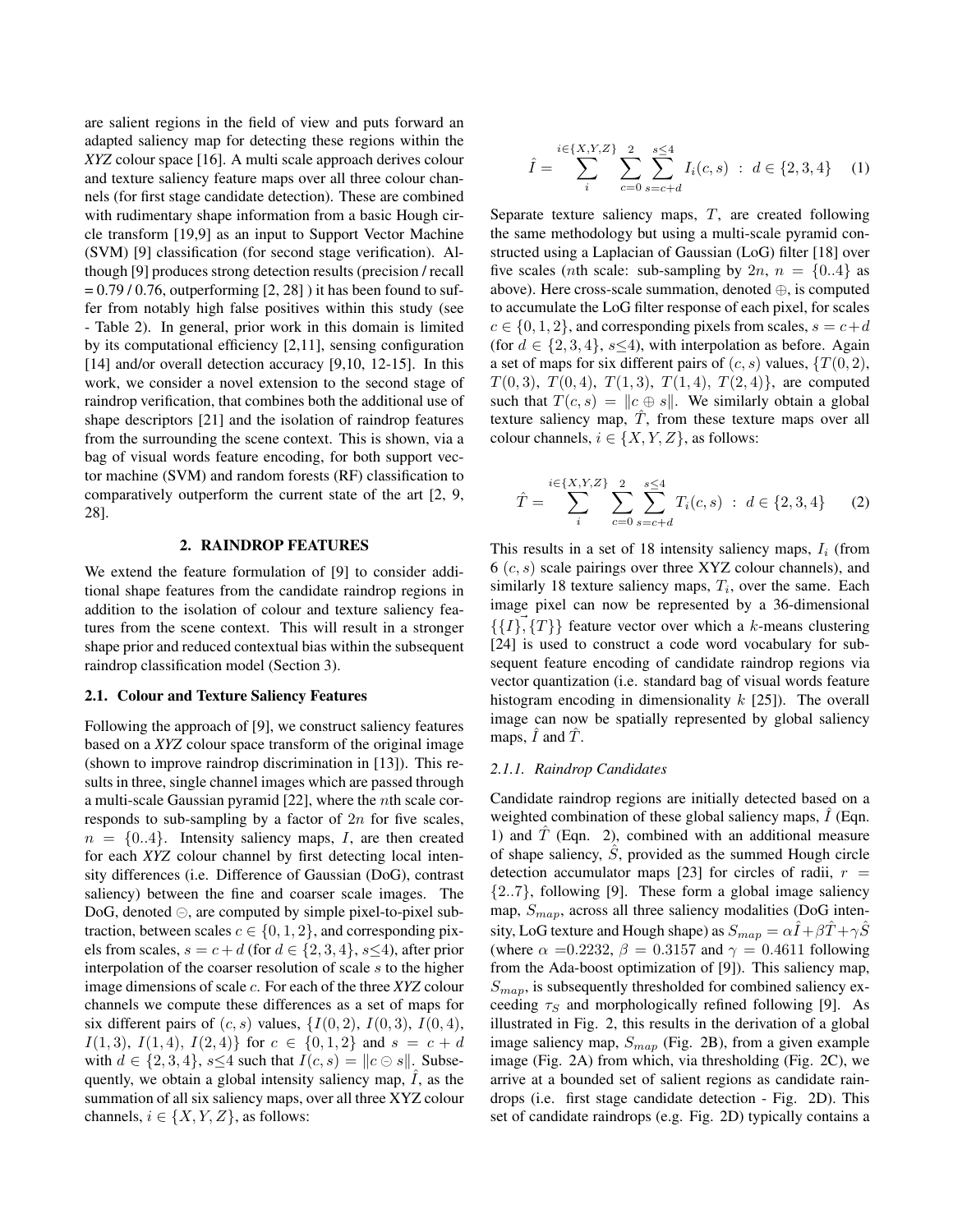

Fig. 2. Intermediate stages and output from the saliencydriven initial raindrop candidate detection stage,  $S_{map}$ .

high number of false candidates (i.e. non-raindrops) - a second stage of verification is subsequently employed to filter this set [9].

## 2.2. Shape Features

In order to improve the secondary verification of these raindrop candidate regions (Fig. 2D), we extend our feature descriptor used for final classification (from [9]) to include additional shape information. We use the seminal set of seven invariant Hu shape moments [21],  $\phi_{i \in \{0..6\}}$ , extracted from the droplet shape outline present within each candidate raindrop region for this purpose. These are calculated from the droplet contour via the structural analysis approach of [26] operating on the droplet outline, contained within each candidate region (e.g. 2D), obtained by thresholding  $S_{map}$  as outlined in Section 2.1.1 (e.g. Fig. 2C).

#### 2.3. Scene Context Isolation

In a further extension to [9], which considers the entire bounding box of each candidate for saliency feature extraction (e.g. Fig. 2D), we compare performance using only features extracted from the interior region of the raindrop contour (as extracted in Section 2.2). Hereby the interior features of the raindrop are isolated from the varying scene context - a significant departure from prior feature extraction for this task [9,28].

#### 3. CLASSIFICATION

From the bag of visual words feature encoding of our 36 dimensional per-pixel features,  $\{\{I\}, \{T\}\}\$  (Section 2.1) and our additional Hu moment based shape descriptor ( $\phi_{i \in \{0..6\}}$ , Section 2.2) we have an overall feature descriptor length of  $k + 7$  where k is the number of visual code words used in our earlier bag of visual words vocabulary. SVM and Random Forest (RF) classifiers are trained on these feature descriptors over a corpus of positive and negative raindrop candidates isolated by our first stage candidate detection (Section 2.1.1). SVM are trained using grid search over a Radial Basis Function (RBF), linear and polynomial kernel parameter spaces,  $\{SVM_{RBF}, \, SVM_{Linear}, \, SVM_{Poly}\}.$  RF [27] are trained over a set of varying configuration parameters including a max tree depth  $d$ , minimum sample count,  $\mathfrak{so}$  and maximal tree count,  $t$ . Results from the best performing parameter and kernel configurations are presented in Section 4.

|                        | $TP\%$ | TN%   | FP%   | $FN\%$ | P    | R    | A    |
|------------------------|--------|-------|-------|--------|------|------|------|
| RF, $k=20$ , $sc=25$ , | 60.24  | 77.93 | 22.07 | 34.91  | 0.73 | 0.65 | 0.72 |
| $d=24, t=100$          |        |       |       |        |      |      |      |
| RF, $k=40$ , $sc=20$ . | 63.45  | 70.13 | 29.87 | 31.44  | 0.68 | 0.69 | 0.69 |
| $d=18$ , $t=1300$      |        |       |       |        |      |      |      |
| RF, $k=60$ , $sc=5$ .  | 63.56  | 71.08 | 28.92 | 31.32  | 0.69 | 0.69 | 0.70 |
| $d=14$ , $t=1900$      |        |       |       |        |      |      |      |
| RF, $k=80$ , $sc=5$ ,  | 62.57  | 71.93 | 28.07 | 32.39  | 0.69 | 0.68 | 0.70 |
| $d=22$ , $t=1700$      |        |       |       |        |      |      |      |
| SVM, $k = 20$          | 79.41  | 13.24 | 86.76 | 14.19  | 0.48 | 0.86 | 0.48 |
| SVM, $k = 40$          | 63.35  | 62.22 | 37.78 | 31.55  | 0.63 | 0.68 | 0.65 |
| $SVM,k = 60$           | 66.56  | 52.51 | 47.49 | 28.08  | 0.58 | 0.72 | 0.62 |
| SVM, $k = 80$          | 45.87  | 76.09 | 23.91 | 50.44  | 0.66 | 0.50 | 0.63 |

Table 1. Experimental results using [9].

## 4. RESULTS

Within the raindrop feature descriptor and classification approach outlined we consider the comparison of True Positives (TP), True Negatives (TN), False Positives (FP), False Negatives (FN) together with the Precision (P) Recall (R) and accuracy (A) against three variants:- the prior saliency descriptor approach of [9] (Table 1), the same but with use of the aforementioned scene context isolation (Table 3) and finally each of these with the addition of the Hu moments shape descriptor (Table 2 and Table 4). All test video imagery was gathered using a forward facing digital camera (1024×768 image resolution) mounted behind a car windscreen under a variety of road environments and weather (rainy) conditions (e.g. Fig. 1). Classifier training was performed using crossvalidation over approximately 4500 positive raindrop image examples and 4000 negative non-raindrop image examples extracted from this source video. Testing was performed over an independent set of approximately 8000 images (4000 each of raindrop / non-raindrop).

For Table 1 (baseline, [9]) we can see a favourable TP outcome for  $k = 20$  (code words) and the SVM classification (TP = 79.41%) but we also suffer notable high false positive outcomes ( $FP = 86.76\%$ ) with precision/recall similar to that originally reported in [9] (P/R:  $\sim 0.7$ ; A: 0.7). The TN is low at 13.24% and similarly FN is 14.19%. For Table 1 we can see a general trend where increasing  $k$  has a detrimental effect on the performance of the SVM classification performance (falling TP). By contrast, RF classification performance of TP is seen to increase by 3% with decreasing TN by 6% under the same conditions.

Results shown in Table 2 show the impact of adding the additional shape prior into the classification model (Section 2.2). These results show a general increase in both TP and TN detection rates for both SVM and RF classifiers. The SVM in this case showing a TP of 69% for  $k = 80$  with a decrease in FP to 7%. TN increased to 91.6% but FN similarly increased to 25.64% for  $k = 80$ . The performance of both classifiers plateau at  $k = 40$  and  $k = 60$ , although overall accuracy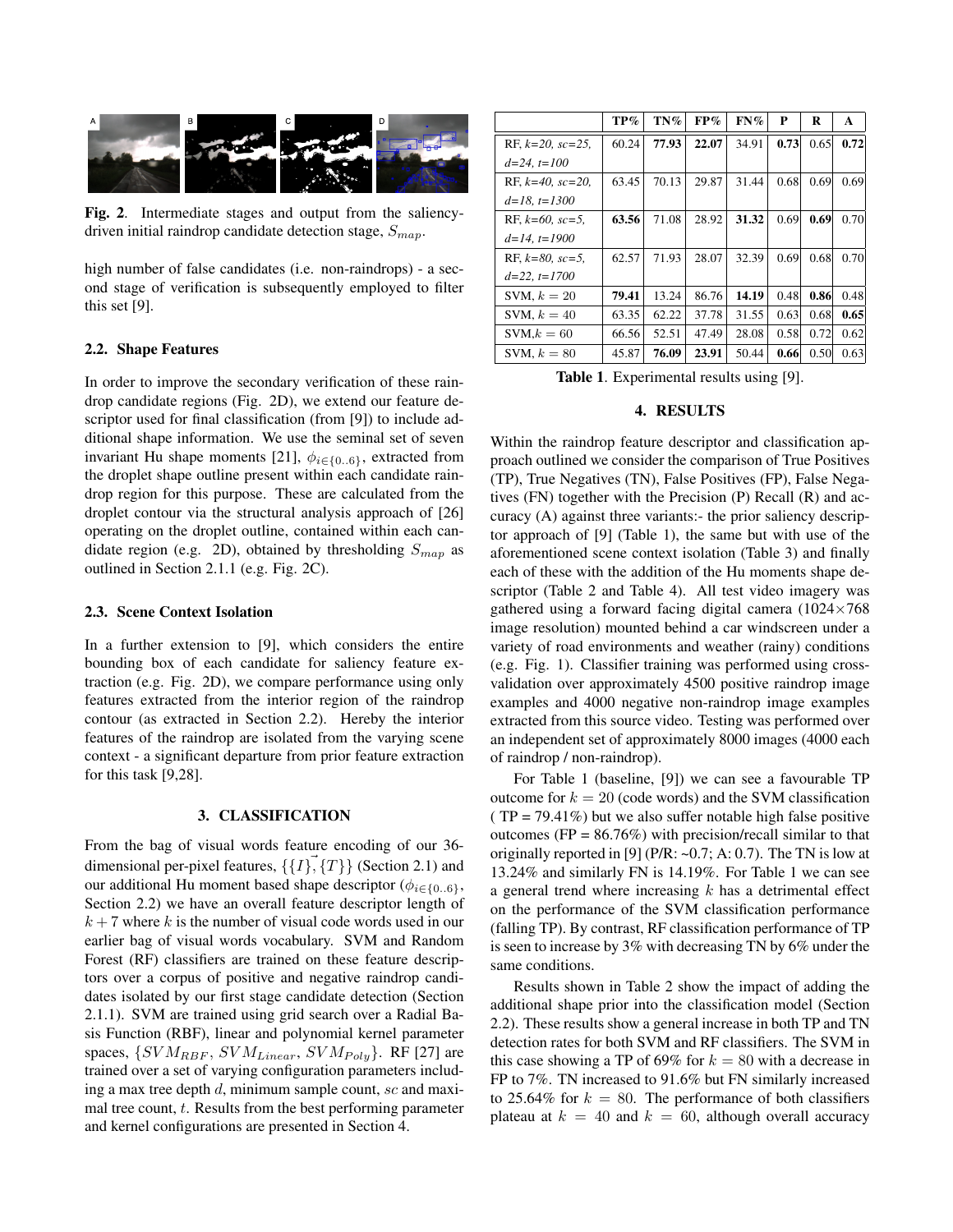|                        | $TP\%$ | $TN\%$ | FP%   | $FN\%$ | P    | R    | $\mathbf{A}$ |
|------------------------|--------|--------|-------|--------|------|------|--------------|
| RF, $k=20$ , $sc=25$ , | 69.63  | 71.96  | 28.04 | 24.76  | 0.71 | 0.75 | 0.74         |
| $d=14$ , $t=1800$      |        |        |       |        |      |      |              |
| RF, $k=40$ , $sc=5$ ,  | 68.89  | 74.89  | 25.11 | 25.56  | 0.73 | 0.74 | 0.75         |
| $d=24, t=1900$         |        |        |       |        |      |      |              |
| RF, $k=60$ , $sc=20$ . | 68.54  | 77.47  | 22.53 | 25.94  | 0.75 | 0.74 | 0.76         |
| $d=22$ , $t=1800$      |        |        |       |        |      |      |              |
| RF, $k=80$ , $sc=25$ , | 67.55  | 77.30  | 22.70 | 27.01  | 0.75 | 0.73 | 0.75         |
| $d=22$ , $t=1800$      |        |        |       |        |      |      |              |
| SVM, $k = 20$          | 69.03  | 91.60  | 8.40  | 25.41  | 0.89 | 0.75 | 0.83         |
| SVM, $k = 40$          | 68.43  | 92.87  | 7.13  | 26.06  | 0.91 | 0.74 | 0.84         |
| $SVM,k = 60$           | 67.90  | 92.87  | 7.13  | 26.63  | 0.90 | 0.73 | 0.83         |
| SVM, $k = 80$          | 68.82  | 93.04  | 6.96  | 25.64  | 0.91 | 0.74 | 0.84         |

Table 2. [9] with additional shape features (Section 2.2).

|                        | TP%   | TN%   | FP%   | $FN\%$ | P    | R    | A    |
|------------------------|-------|-------|-------|--------|------|------|------|
| RF, $k=20$ sc=5,       | 78.43 | 71.61 | 28.39 | 15.26  | 0.73 | 0.85 | 0.78 |
| $d=10$ , $t=1600$      |       |       |       |        |      |      |      |
| RF, $k=40$ , $sc=15$ , | 79.45 | 71.12 | 28.88 | 14.15  | 0.73 | 0.86 | 0.78 |
| $d=14$ , $t=1200$      |       |       |       |        |      |      |      |
| RF, $k=60$ , $sc=20$ , | 78.88 | 71.33 | 28.67 | 14.77  | 0.73 | 0.85 | 0.78 |
| $d=10$ , $t=1400$      |       |       |       |        |      |      |      |
| RF, $k=80$ , $sc=5$ .  | 79.24 | 68.82 | 31.18 | 14.38  | 0.72 | 0.86 | 0.77 |
| $d=12$ , $t=1800$      |       |       |       |        |      |      |      |
| SVM, $k = 20$          | 69.84 | 72.60 | 27.40 | 24.53  | 0.72 | 0.75 | 0.74 |
| SVM, $k = 40$          | 66.07 | 79.45 | 20.55 | 28.62  | 0.76 | 0.71 | 0.76 |
| SVM, $k = 60$          | 73.41 | 72.18 | 27.82 | 20.68  | 0.73 | 0.79 | 0.76 |
| SVM, $k = 80$          | 56.57 | 82.63 | 17.37 | 38.88  | 0.77 | 0.61 | 0.72 |

Table 3. [9] with scene context isolation (Section 2.3).

(A) remains stable. Overall we can see superior accuracy (A) for the addition of shape information (Table 2) outperforming those of the prior state of the art of [9] (Table 1).

Table 3 shows us the impact of isolating the raindrop saliency features from the environmental context within the approach of [9] (without additional shape information). We observe that TP increases and a general increase in overall accuracy (A) (compared to Table 1).

The results shown in Table 4 show the impact of adding the additional shape prior in addition to scene context isolation. Results show the greatest increase in TP and TN detection rates for both classifiers against the prior state of the art [9] (Table 1). The SVM in this case shows a TP of 79% at  $k = 80$  and a TN of 93% and the RF classifier shows a TP of 80% at  $k = 80$  (overall accuracy ~0.86). Both classifiers show a significant improvements compared to prior art [9] (Table 1) with the additional use of our novel shape descriptor information (Section 2.2) and scene context isolation (Section 2.3). Overall it can be seen that the additional use of both results in the highest overall recall, precision and accuracy (Table 4, SVM).

Figure 3 A-B shows examples of successful raindrop verification using the combined approach of context isolation and

|                        | TP%   | $TN\%$ | FP%   | $FN\%$ | P    | R    | A    |
|------------------------|-------|--------|-------|--------|------|------|------|
| RF, $k=20$ , $sc=10$ , | 77.05 | 79.38  | 20.62 | 16.75  | 0.79 | 0.83 | 0.83 |
| $d=8, t=1900$          |       |        |       |        |      |      |      |
| RF, $k=40$ , $sc=15$ , | 78.64 | 77.44  | 22.56 | 15.03  | 0.78 | 0.85 | 0.85 |
| $d=20$ , $t=1900$      |       |        |       |        |      |      |      |
| RF, $k=60$ , $sc=5$ ,  | 79.70 | 77.19  | 22.81 | 13.89  | 0.78 | 0.86 | 0.86 |
| $d=24, t=1200$         |       |        |       |        |      |      |      |
| RF, $k=80$ , $sc=15$ . | 80.26 | 72.99  | 27.01 | 13.28  | 0.75 | 0.87 | 0.87 |
| $d=16$ , $t=1200$      |       |        |       |        |      |      |      |
| SVM, $k = 20$          | 68.47 | 92.30  | 7.70  | 26.02  | 0.90 | 0.74 | 0.74 |
| SVM, $k = 40$          | 76.87 | 92.83  | 7.17  | 16.94  | 0.91 | 0.83 | 0.83 |
| $SVM,k = 60$           | 78.85 | 92.90  | 7.10  | 14.80  | 0.92 | 0.85 | 0.85 |
| SVM, $k = 80$          | 79.17 | 93.15  | 6.85  | 14.46  | 0.92 | 0.86 | 0.86 |

Table 4. [9] with both context isolation (Section 2.3) and additional shape information (Section 2.2).



Fig. 3. Example output from classification (second stage raindrop verification) *[Blue = raindrop; Red = non-raindrop]*.

additional shape feature information (Section 2.2 / 2.3). Figure 3A-B shows candidate raindrops (from initial detection, Section 2.1.1) that are now correctly verified as raindrops (blue border) and those correctly identified as non-raindrops (red border). Some mis-classification remains (e.g. false positive, Figure 3B - top left) and this remains an area for future work.

## 5. CONCLUSION

This work introduces two novel extensions for raindrop detection in video imagery - the use of additional shape priors in the classification model in the form of Hu moment based features and the use of scene context isolation for all features used in the secondary stage of raindrop verification. This produces a clear performance enhancement over the prior work of [9, 2, 28] with only a marginal impact on comparative computational efficiency. The use of Hu moments in a combined shape and texture feature descriptor with the addition of scene context isolation achieves a maximal 80% True Positive (TP) detection and 93% True Negative (TN) with marginal false positives and false negatives (Precision = 0.92 / Recall/Accuracy  $= 0.86$ ). This contrasts sharply with the prior state of the art [2, 9, 15] which suffered from notably high false positive detection (as illustrated in this study).

Future work will consider further aspects of enhanced shape feature information and improved contour segmentation for the raindrop detection task.